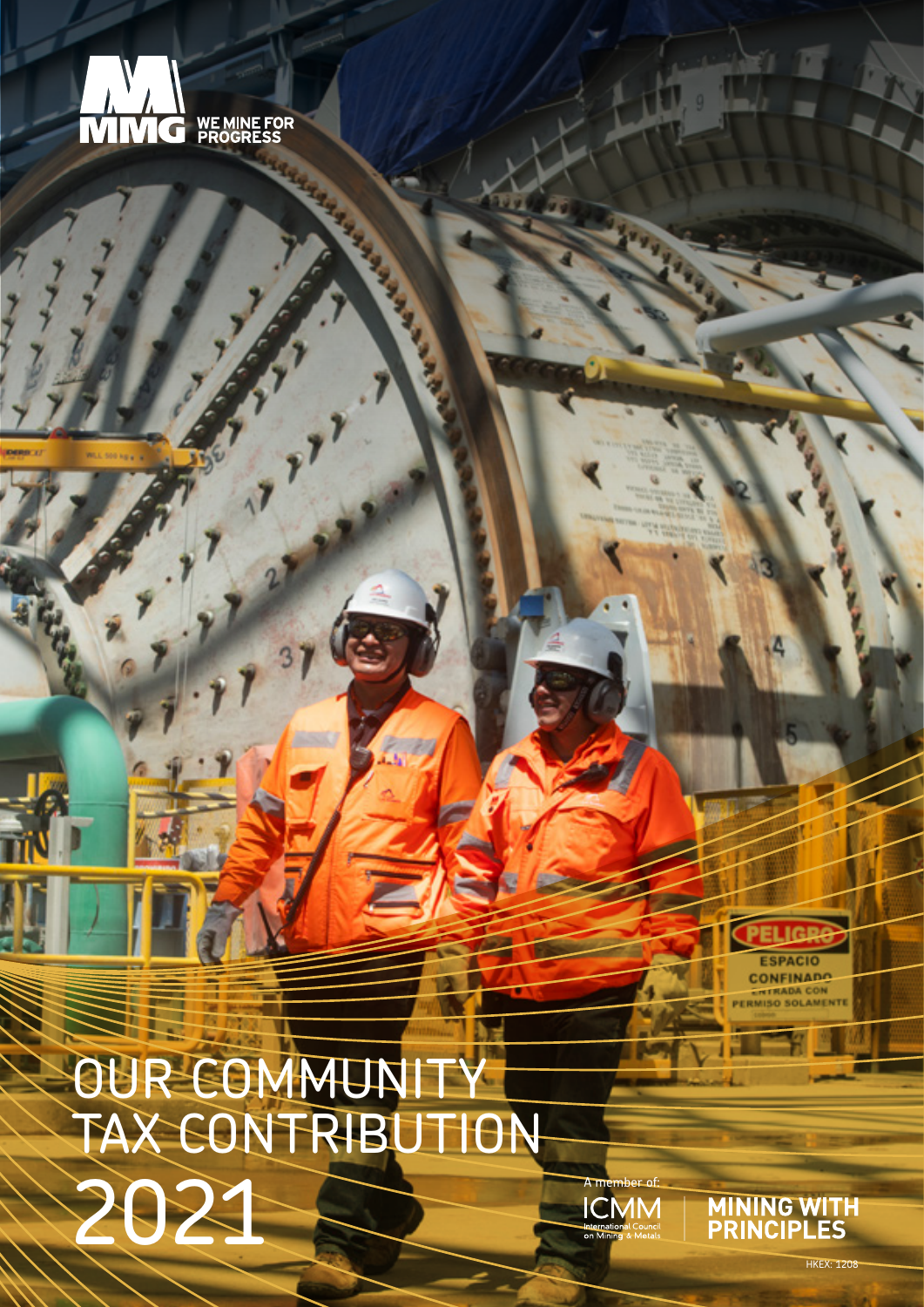OUR<sup></sup>

## OUR TAX AND COMMUNITY **CONTRIBUTION**

As a major investor, taxpayer, employer and purchaser of local goods and services, MMG makes significant contributions to the economies of countries within which we operate. For the financial year ended 31 December 2021, MMG's revenue was \$4,255 million.

Corporate income tax is one of many types of taxation revenue collected by governments and it is a direct tax levied on company profits. Other forms of indirect taxes include value added tax, royalties paid on the extraction of minerals, withholding taxes on the payment of interest and dividends, and taxes paid in relation to employee remuneration and benefits. These additional sources of government revenue are often substantial and represent an important contribution to public finances. Therefore, it is essential to take these government revenue-raising mechanisms into account when assessing the extent to which a company is contributing to public revenue.

Corporate income taxes are paid on profits, not on revenues. Where a company makes little or no profit, it will generally pay less corporate income tax. Without such an approach, companies experiencing periods of low profitability would be faced with disproportionate tax demands and significant disincentives for investment.

The payment of other taxes that are levied on revenue, such as mineral royalties, can decrease the amount of profit a company makes and will, in turn, reduce its corporate income tax liability. The resources sector is capital intensive and, as a result, has high operating costs. Governments seeking to encourage job creation and attract capital investment, such as the development and construction of mining operations, allow companies to claim tax allowances for capital expenditure and on the interest on debt raised to fund investment. The claims for capital allowances and other operating costs will initially be higher than the revenues generated by these operations as they ramp up to full production, resulting in low profits in the early years of operation and lower corporate income taxes paid.

## OUR APPROACH TO REVENUE TRANSPARENCY

Corporate revenues and associated tax contributions have had increasing focus from governments and the international public in recent years. In particular, the recent agreement of the international community on a global minimum corporate tax rate of 15 per cent as part of the work by the OECD on Pillar Two is expected to dominate discussion in the public arena as the global economy seeks to recover from the economic impact of the COVID-19 pandemic.

Various frameworks for tax transparency – both legislative and voluntary, are in existence and continue to evolve. Despite varying disclosure requirements across the different frameworks, MMG remains committed to providing the right information in support of the call for global tax transparency. As a multinational company, with operations in Peru, DRC and Australia, MMG adheres to the highest standards of corporate governance in all matters related

to tax. This includes operating under a policy of full transparency and cooperation with all tax authorities and the payment of all taxes properly due under the law wherever we operate.

Transparency on mineral revenues paid to governments is important to regulatory stability and stakeholder understanding of the responsible use of taxes, and the role they play in supporting the provision of citizenship entitlements.

MMG's approach to transparency includes the disclosure of tax and royalty payments, as well as broader social contribution. There are broadly two approaches to tax disclosures. The first discloses taxes effectively paid, that is a company's economic contributions to governments for public expenditure. The second discloses a company's assistance in collecting taxes from third parties in addition to its own contributions. MMG's current approach reflects the former. The following initiatives further support MMG's commitment to transparency:

- Disclosures in line with OECD's BEPS (Base Erosion and Profit Shifting) Action Plan regarding Country-by-Country reporting and transfer pricing documentation
- An anti-bribery and anti-corruption policy through the Company's Code of Conduct
- Public disclosures in line with the Foreign Investment Review Board, Australian Taxation Office and Hong Kong Stock Exchange disclosure requirements, complemented by voluntary disclosure of key payments in annual sustainable development reports for MMG and Las Bambas
- Engagement with the EITI requirements as a reporting entity in Peru and DRC, and a participant in the Australian EITI pilot project
- Membership of Transparency International Australia
- Membership of ICMM and participation in the annual Tax Contribution survey, providing information on MMG's corporate income tax and royalty payments (aggregated in the ICMM members' tax contribution publication)
- Annual voluntary disclosure of tax information under the Australian Tax Transparency Code.

In accordance with the 2015 OECD Report on Transfer Pricing Documentation and Country-by-Country Reporting, China Minmetals Corporation meets the requirements for filing the Country-by-Country Report to the tax authority in Beijing, China by May each year. This report contains information regarding Multinational Enterprises (MNE) on a tax jurisdiction-by-tax jurisdiction basis, which includes - tax jurisdiction per entity, revenues from related and unrelated parties, number of employees and main business activities, amongst others.

MMG pays taxes, royalties and other payments in accordance with the tax regulations and laws applying in the jurisdictions in which we operate.